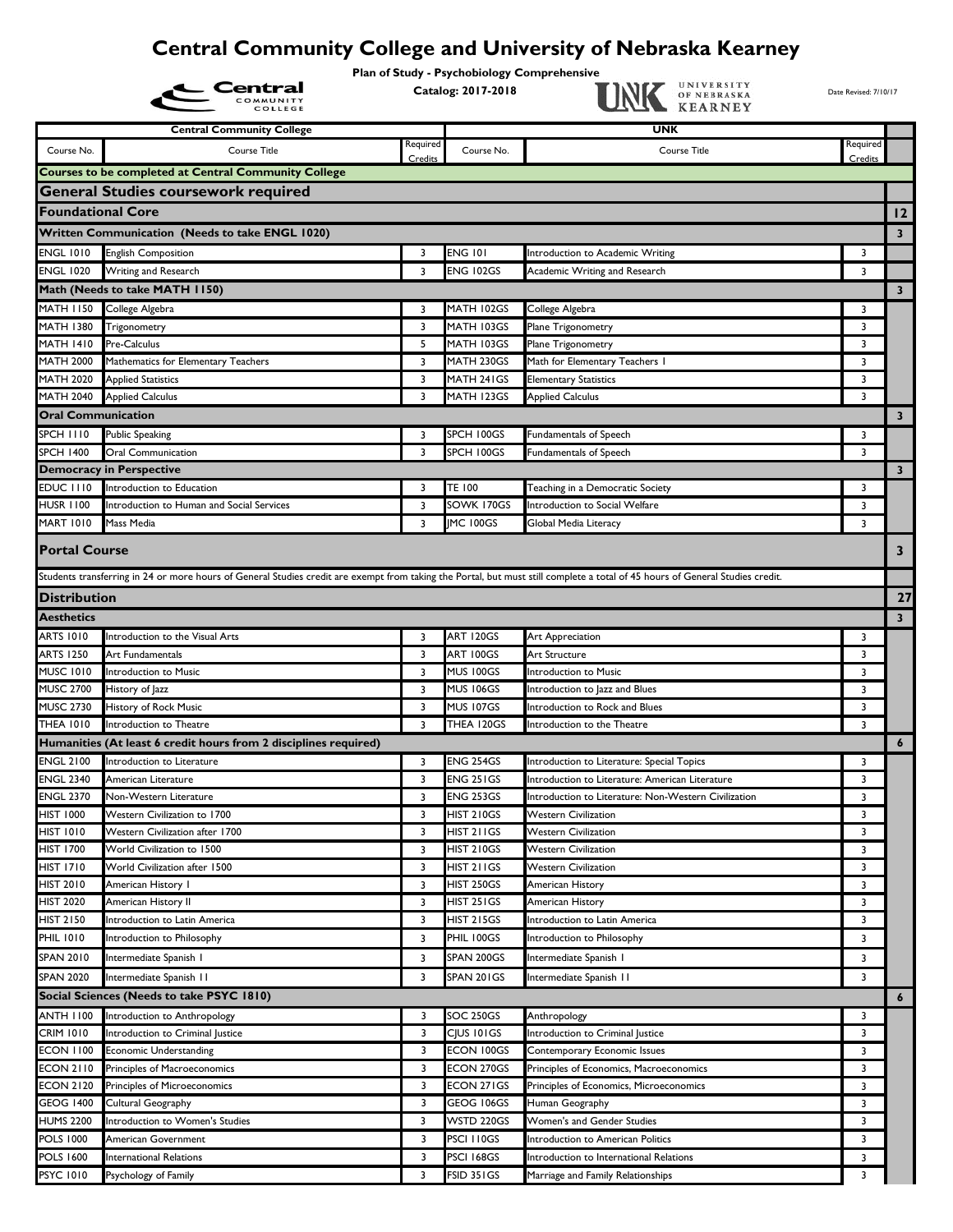|                                      | <b>Central Community College</b>                                                                                      |                     |                           | <b>UNK</b>                                                                                                                                               |                |                |
|--------------------------------------|-----------------------------------------------------------------------------------------------------------------------|---------------------|---------------------------|----------------------------------------------------------------------------------------------------------------------------------------------------------|----------------|----------------|
| Course No.                           | Course Title                                                                                                          | Required            | Course No.                | <b>Course Title</b>                                                                                                                                      | Required       |                |
| <b>PSYC 1810</b>                     | Introduction to Psychology                                                                                            | Credits<br>3        | <b>PSY 203GS</b>          | General Psychology                                                                                                                                       | Credits<br>3   |                |
| <b>PSYC 2890</b>                     | Developmental Psychology                                                                                              | 3                   | <b>PSY 230GS</b>          | Human Development                                                                                                                                        | 3              |                |
| <b>SOCI 1010</b>                     | Introduction to Sociology                                                                                             | 3                   | SOC 100GS                 | Introduction to Sociology                                                                                                                                | 3              |                |
| <b>SOIC 2150</b>                     | Issues of Unity and Diversity                                                                                         | 3                   | ETHS 101GS                | Introduction to Ethnic Studies                                                                                                                           | 3              |                |
| <b>SOCI 2160</b>                     | Marriage and Family                                                                                                   | 3                   | FSID 351GS                | Marriage and Family Relationships                                                                                                                        | 3              |                |
|                                      | Natural Sciences (At least two disciplines required and at least one of the courses must have a laboratory component) |                     |                           |                                                                                                                                                          |                | $\overline{7}$ |
| <b>BIOS 1010</b>                     | <b>General Biology</b>                                                                                                | 4                   | BIOL 103GS                |                                                                                                                                                          | 4              |                |
| <b>BIOS 1090</b>                     | General Botany                                                                                                        | 4                   | <b>BIOL 105GS</b>         | <b>General Biology</b>                                                                                                                                   | $\overline{4}$ |                |
| <b>BIOS 1120</b>                     | Principles of Zoology                                                                                                 | 4                   | <b>BIOL 106GS</b>         | <b>Biology I</b><br><b>Biology II</b>                                                                                                                    | 4              |                |
| <b>BIOS 2490</b>                     | Principles of Microbiology                                                                                            | $\overline{4}$      | BIOL 211GS                | Human Microbiology                                                                                                                                       | 4              |                |
| <b>CHEM 1050</b>                     | <b>Elements of Chemistry</b>                                                                                          | 4                   | CHEM 145GS                | Introductory Chemistry                                                                                                                                   | 4              |                |
| CHEM 1060                            | Basics of Organic Chemistry                                                                                           | 4                   | CHEM 150GS                | Introduction to Organic and Biochemistry                                                                                                                 | 4              |                |
|                                      |                                                                                                                       |                     | CHEM 160GS                | General Chemistry                                                                                                                                        | 3              |                |
| <b>CHEM 1090</b>                     | General Chemistry                                                                                                     | 4                   | CHEM 160LGS               | General Chemistry Laboratory                                                                                                                             |                |                |
|                                      |                                                                                                                       |                     | CHEM 161GS                | <b>General Chemistry</b>                                                                                                                                 | 3              |                |
| <b>CHEM 1100</b>                     | General Chemistry II                                                                                                  | 4                   | <b>CHEM 161LGS</b>        | General Chemistry Laboratory                                                                                                                             |                |                |
| <b>PHYS 1500</b>                     | Introduction to Physical Geography with Lab                                                                           | 4                   | GEOG 102GS                | Physical Geography II: The Lithosphere                                                                                                                   | 4              |                |
| <b>BIOS 1060</b>                     | <b>Environmental Science</b>                                                                                          | 3                   | PHYS 201GS                | Earth Science                                                                                                                                            | 4              |                |
| <b>BIOS 1070</b>                     | Environmental Science Lab                                                                                             | 1                   |                           |                                                                                                                                                          |                |                |
| <b>PHYS 1010</b>                     | Earth Science                                                                                                         | 3                   | PHYS 201GS                | <b>Earth Science</b>                                                                                                                                     | 4              |                |
| <b>PHYS 1100</b>                     | <b>Physical Science</b>                                                                                               | 4                   | PHYS 100GS                | <b>Physical Science</b>                                                                                                                                  | 3              |                |
|                                      |                                                                                                                       |                     | PHYS 100LGS               | Physical Science Laboratory                                                                                                                              |                |                |
| <b>PHYS 1410</b>                     | General Physics I                                                                                                     | 5                   | PHYS 205GS                | General Physics I                                                                                                                                        | $\overline{4}$ |                |
|                                      |                                                                                                                       |                     | PHYS 205LGS               | Physics I Laboratory                                                                                                                                     |                |                |
| <b>PHYS 1420</b>                     | General Physics II                                                                                                    | 5                   | PHYS 206GS                | General Physics II                                                                                                                                       | 4              |                |
|                                      |                                                                                                                       |                     | PHYS 206LGS               | Physics II Laboratory                                                                                                                                    | -1             |                |
| <b>PHYS 2010</b>                     | Meteorology: Intro to Atmosphere                                                                                      | $\overline{4}$      | PHYS 209GS                | Meteorology                                                                                                                                              | 3              |                |
| <b>PHYS 2110</b>                     | General Physics I with Calculus                                                                                       | 5                   | PHYS 275GS<br>PHYS 275LGS | General Physics I (Calculus)                                                                                                                             | 4              |                |
|                                      |                                                                                                                       |                     | PHYS 276GS                | General Physics I (Calculus) Laboratory<br>General Physics II (Calculus)                                                                                 | 4              |                |
| <b>PHYS 2120</b>                     | General Physics II with Calculus                                                                                      | 5                   | PHYS 276LGS               | General Physics II (Calculus) Laboratory                                                                                                                 |                |                |
|                                      | <b>Analytical and Quantitative Thought</b>                                                                            |                     |                           |                                                                                                                                                          |                | $\mathbf{0}$   |
|                                      |                                                                                                                       |                     |                           |                                                                                                                                                          |                |                |
|                                      |                                                                                                                       |                     |                           |                                                                                                                                                          |                |                |
| <b>MATH 2020</b>                     | <b>Applied Statistics</b>                                                                                             | 3                   | <b>MGT 233GS</b>          | <b>Business Statistics</b>                                                                                                                               | 3              |                |
| <b>BSAD 2020</b>                     | <b>Business Statistics</b>                                                                                            | 3                   | <b>MGT 233GS</b>          | <b>Business Statistics</b>                                                                                                                               | 3              |                |
| <b>BTEC 1110</b>                     | Computer and Internet Literacy                                                                                        | 3                   | CSIT 108GS                | <b>Computers in Society</b>                                                                                                                              | 3              |                |
| <b>BTEC 1710</b>                     | <b>Word Specialist</b>                                                                                                | $\overline{2}$<br>ı | CSIT 1001GS               | <b>Computing Environments: Word Processing</b>                                                                                                           | 3              |                |
| <b>BTEC 2310</b><br><b>BTEC 1720</b> | Microsoft Excel Specialist Certification Preparation<br><b>Excel Specialist</b>                                       | $\overline{2}$      |                           |                                                                                                                                                          |                |                |
| <b>BTEC 2320</b>                     | Microsoft Excel Specialist Certification Preparation                                                                  |                     | <b>CSIT 1002GS</b>        | Computing Environments: Spreadsheet                                                                                                                      | 3              |                |
| <b>BTEC 1740</b>                     | Access Specialist                                                                                                     | $\overline{2}$      |                           |                                                                                                                                                          |                |                |
| <b>BTEC 2340</b>                     | Microsoft Access Specialist Certification Preparation                                                                 | -1                  | CSIT 1003 GS              | Computing Environments: Date Base                                                                                                                        | 3              |                |
| <b>INFO 1100</b>                     | Introduction to Information Technology and Systems                                                                    | 3                   | <b>ITEC 150GS</b>         | Internetworking Literacy                                                                                                                                 | 3              |                |
| <b>INFO 1120</b>                     | Microcomputer Applications                                                                                            | 3                   | <b>MIS 182GS</b>          | Software Productivity Tools                                                                                                                              | 3              |                |
| <b>INFO 1210</b>                     | Spreadsheets                                                                                                          | 3                   | CSIT 1002GS               | Computing Environments: Spreadsheet                                                                                                                      | 3              |                |
| <b>INFO 1380</b>                     | Technology in Society                                                                                                 | 3                   | CSIT 108GS                | <b>Computers in Society</b>                                                                                                                              | 3              |                |
| <b>INFO 1670</b>                     | <b>IT Essentials</b>                                                                                                  | 3                   | <b>TEC 150GS</b>          | Internetworking Literacy                                                                                                                                 | 3              |                |
| <b>INFO 1700</b>                     | Database Concepts and Design                                                                                          | 3                   | CSIT 1003GS               | Computing Environments: Date Base                                                                                                                        | 3              |                |
| <b>INFO 1800</b>                     | Visual Basic Programming                                                                                              | 3                   | CSIT I I I GS             | Applied Computer Programming                                                                                                                             | 3              |                |
| <b>INFO 2820</b>                     | <b>JAVA Programing</b>                                                                                                | 3                   | CSIT 130GS                | Introduction to Computer Science                                                                                                                         | $\overline{4}$ |                |
| <b>INFO 2830</b>                     | C# Programming                                                                                                        | 3                   | CSIT I I I GS             | Applied Computer Programming                                                                                                                             | 3              |                |
| <b>MUSC 1470</b>                     | Music Theory I                                                                                                        | 3                   | <b>MUS 200GS</b>          | Theory I                                                                                                                                                 | 3              |                |
| <b>Wellness</b>                      |                                                                                                                       |                     |                           |                                                                                                                                                          |                | $\bf{0}$       |
| NUTR 1470                            | Nutrition                                                                                                             | 3                   | FSID 110GS                | Introduction to Nutrition                                                                                                                                | 3              |                |
| <b>BSAD 1010</b>                     | Consumer Problems                                                                                                     | 3                   | <b>FSID 160GS</b>         | Personal Money Management                                                                                                                                | 3              |                |
| <b>PSYC 2860</b>                     | Abnormal Psychology                                                                                                   | 3                   | <b>PSY 231GS</b>          | Abnormal Behavior and Society                                                                                                                            | 3              |                |
| <b>PHED 1050</b>                     | Physical Education-Walking and Jogging                                                                                | 3                   | <b>PE 110GS</b>           | <b>Basic Sports</b>                                                                                                                                      | 3              |                |
| <b>PHED 1400</b>                     | Personal Health                                                                                                       | 3                   | <b>PE 150GS</b>           | Healthy, Wealthy and Wise                                                                                                                                | 3              |                |
|                                      |                                                                                                                       |                     |                           | Need to reach 27 credit hour minimum in Distribution (Aesthetics, Humanities, Social Sciences, Natural Sciences, Analytical and Quantitative Thought and |                |                |
|                                      | Wellness) - Pick 5 more credits                                                                                       |                     |                           |                                                                                                                                                          |                | 5              |
| <b>Capstone</b>                      |                                                                                                                       |                     |                           |                                                                                                                                                          |                |                |
|                                      | Transfer students must take this course at UNK                                                                        |                     |                           |                                                                                                                                                          |                |                |
|                                      | <b>BS Science - related courses requirements</b>                                                                      |                     |                           |                                                                                                                                                          |                | 8              |
|                                      |                                                                                                                       |                     | <b>CHEM 160</b>           |                                                                                                                                                          | 3              |                |
| <b>CHEM 1090</b>                     | General Chemistry                                                                                                     | 4                   | CHEM 160L                 | General Chemistry<br>General Chemistry Laboratory                                                                                                        |                |                |